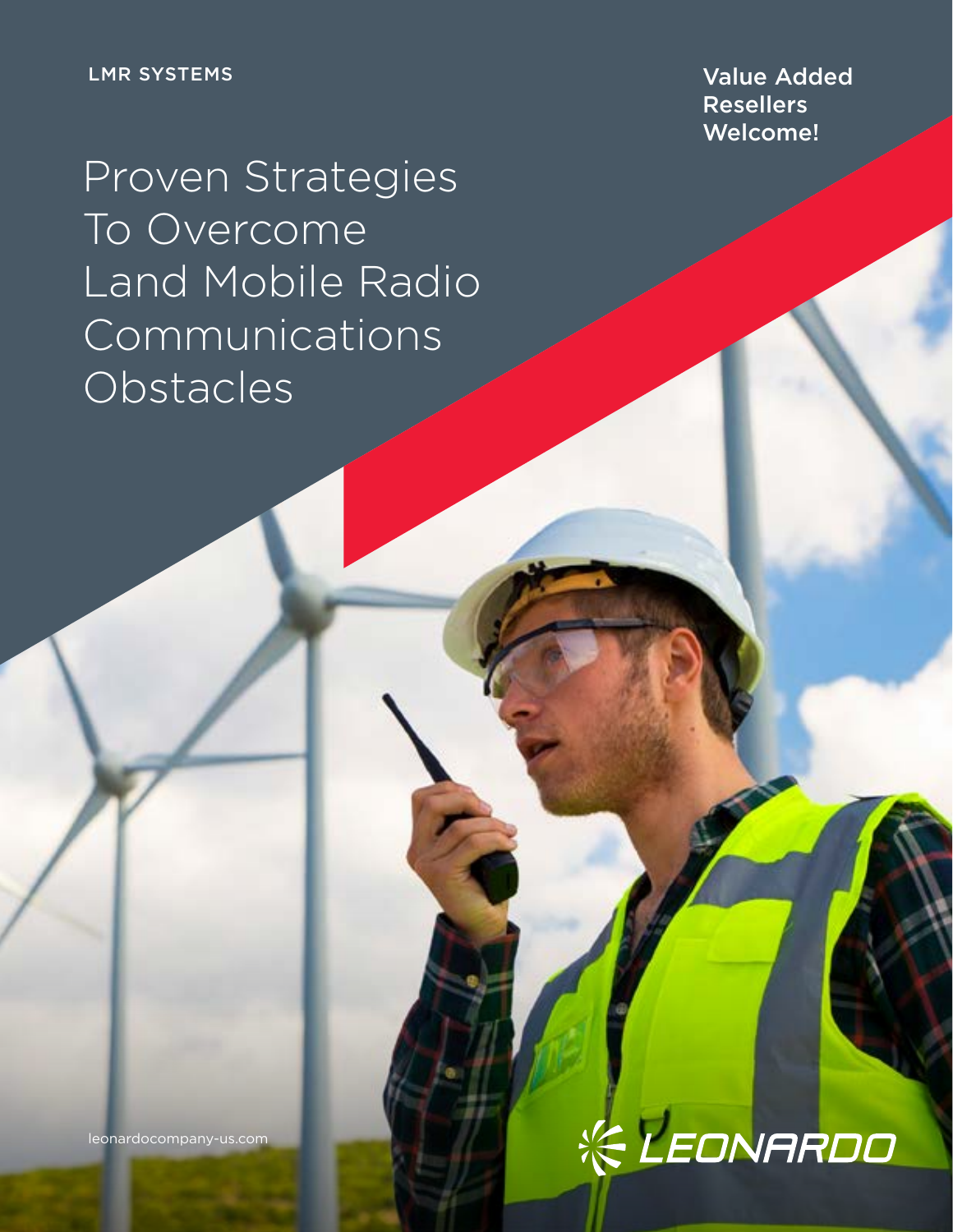

Replacing your land mobile radio (LMR) system is an important task. After all, choosing the wrong LMR system could have detrimental consequences for your organization and the community.

When choosing a new LMR system, you have many choices to make, including the right technology for your organization and whether a proprietary or open system is the best fit. But most importantly, you're looking for a solution that will help you overcome your biggest communications challenges, including:

- **›** Costly upgrades to your existing system
- **›** A lack of coverage when you're in the field
- **›** Your system not being available when necessary

If you're facing obstacles with your current LMR system, consider these three strategies for overcoming them:

## **Strategy #1: Use An Open Platform**

An open platform is based on open standards developed by one of the international accredited standardization organizations, such as the European Telecommunications Standards Institute (ETSI) and the Telecommunications Industry Association (TIA).

When LMR technology is based on open standards, you benefit from greater flexibility, more features, lower prices and more options to choose from.

On the other hand, closed platforms create many obstacles for organizations, including higher costs, lack of innovation and minimal features. Also, when manufacturers decide to stop supporting the technology, you have to buy a new system.

With an open system, you choose between multiple suppliers that support your technology. So, if one company stops supporting your LMR system, you can easily transition to a new company without having to purchase new equipment.